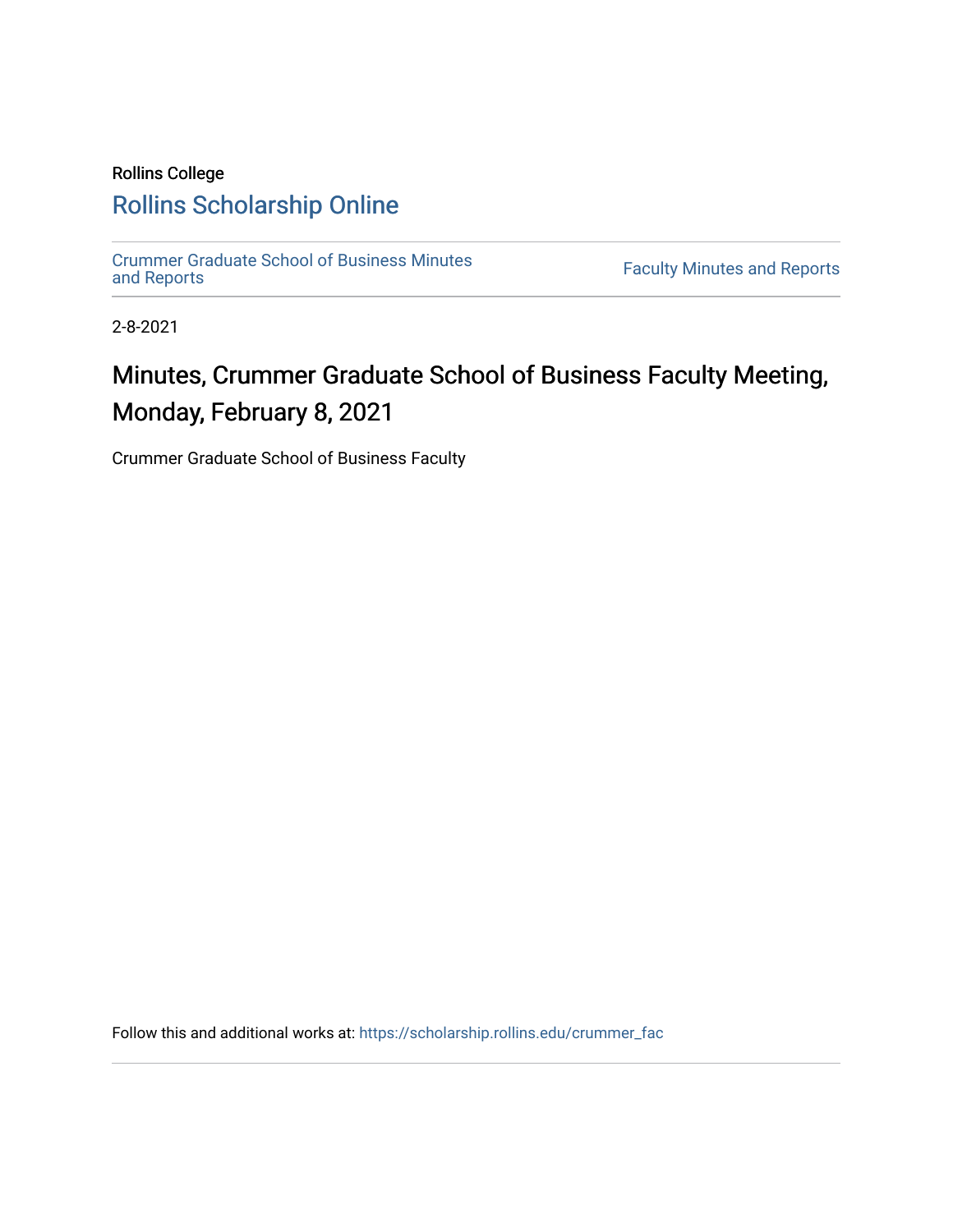#### **Roy E. Crummer Graduate School of Business Rollins College Crummer Faculty/Senior Staff Meeting**

#### **February 8, 2021 10:30 AM – 12:00 PM**

Attendees: Dan Biller, Mike Brown, Mary Conway Dato-on, Dean Deborah Crown, Sabrina Deshner, Jim Johnson, Vanessa Kannemeyer, Craig Kaufman, Ginger Killian, Halil Kiymaz, Tracy Kizer, Misty Loughry, Greg Marshall, Kyle Meyer, Min Sun Kim, Tracy Perry, Renee Quintanilla, Neal Robinson, Bill Seyfried, Koray Simsek, Jane Trnka, Greg Turkanick, Brian Walkup, Keith Whittingham, Keenan Yoho

**Approval of Minutes…………………………………………………..…..Deborah Crown** Minutes have been approved

## **Curriculum Committee Update ………………….……………….……….Koray Simsek**

- Elective Syllabus presented
	- o Unanimously approved MKT 613, Strategic Sales Leadership Syllabus
	- o MKT 622 syllabus will be revised and considered at a later meeting
- Koray shared presentation (see presentation for details):
	- Preliminary results for objectives for EAMBA AoL
	- Alignment phase for PMBA is still in progress
	- AOL Process Next Steps Shared
- Reminder to submit all syllabi (Spring 2021 Canvas submission); only 8 syllabi have been submitted; please share your syllabi thru assignment link in Canvas

**EBI and Evoking Change…………………………………………………….Min Sun Kim**

- New initiative on racial equity started in 2020
- "Evoking Change Proposed Roadmap" shared, will be rolled-out in February 2021

## **Mixed Mode Instruction……………….……………..…………….…….Deborah Crown**

Questions to think about as the pandemic evolves (from Dean Crown):

- o What should we do as we look forward regarding the tail end of this pandemic?
- o How do Business schools pivot from this environment?
- o What are the takeaways we want to continue?
- o What is working even better with a mixed model?
- o What is the market doing at present?
- o What is the student preference?
- $\circ$  What are the reasons that students are choosing to be virtual family health, their health, etc., and what is the difference in engagement with students (seated vs. virtual)?

## **Faculty/Senior Staff discussion regarding mixed mode instruction**